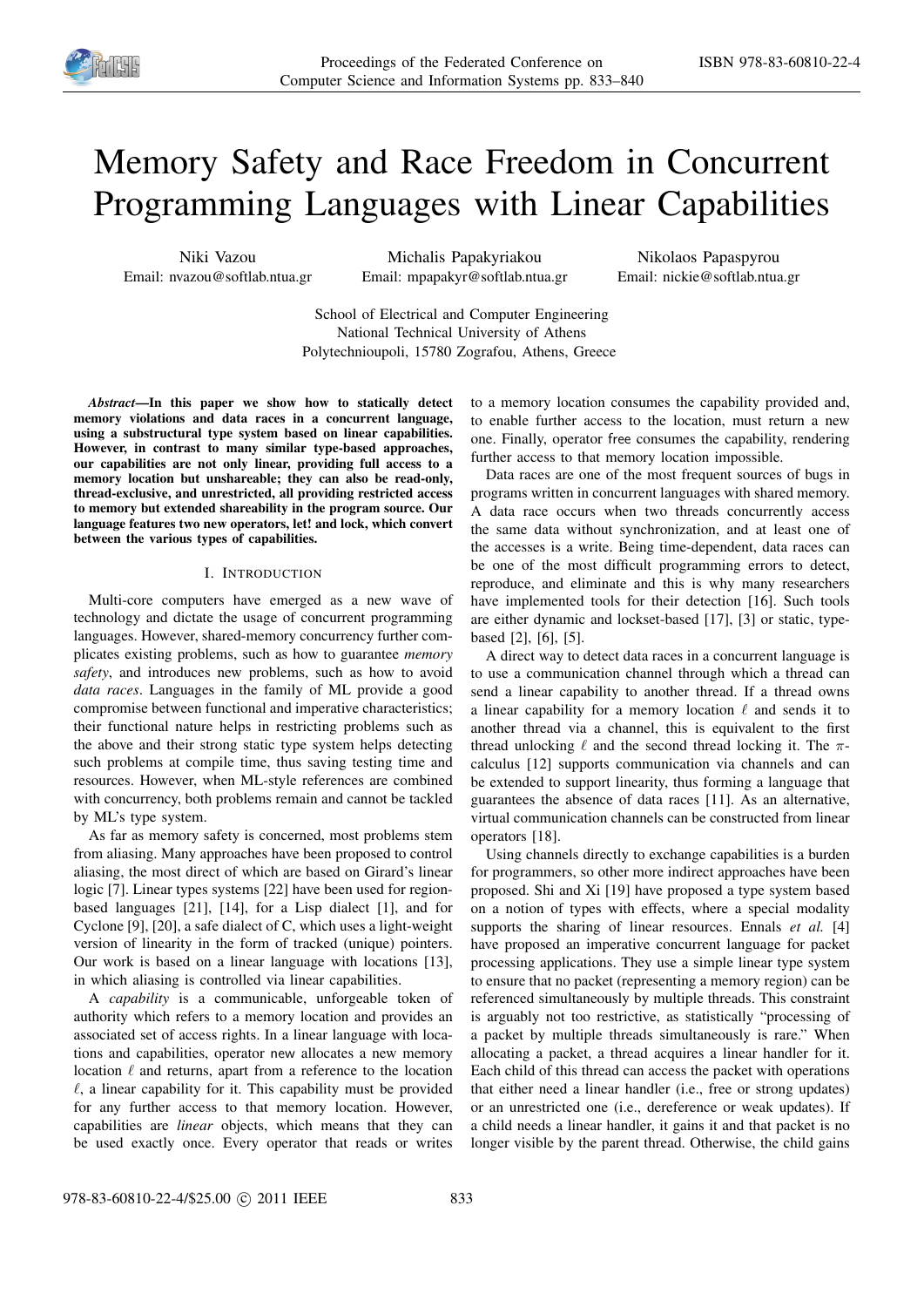A less restrictive approach has been proposed by Wittie and Lockhart [24]. They start with the core language  $\lambda^{low}$  [10], a sequential language whose linear type system guarantees memory safety, based on Walker's and Watkins language with linear regions [23]. On top of this, they build  $\lambda^{concurrent}$ which provides concurrency and a locking mechanism, based on capabilities. As linear capabilities can be used by exactly one thread, they introduce the notion of *lock*, which can be thought of as a non-linear capability that can be shared between several threads. A lock can be *created* by consuming a linear capability for a memory location. Later, a lock can be *acquired*, producing again the linear capability from which it was created; however, the runtime semantics ensures that at most one thread has acquired the lock at any time. When a thread that acquired the lock does not need it anymore, it can *release* it, thus consuming again the linear capability and enabling other threads to acquire the lock. A disadvantage of this mechanism is that once a lock is created for a memory location, it is not possible any more to safely deallocate this memory location.

A different approach, using a type and effect system to guarantee data race freedom, has been proposed by Gerakios *et al.* [6]. Their work extends Cyclone [8], a safe dialect of C, with concurrency. They use capabilities that are annotated with two counts, the region and the lock count, which denote whether a region is live and locked respectively. Incrementing a lock count from 0 to 1 amounts to acquiring a region lock, while decrementing counts amounts to releasing it; numbers bigger than one can be used to support aliasing and re-entrant locks. Moreover, their system includes *impure* capabilities  $(\overline{n_1}, \overline{n_2})$ , which are obtained by splitting pure or other impure capabilities in pieces, in order to pass them to multiple threads (e.g., the pure capability  $(3, 2)$  can be split into two impure capabilities  $(2, 1)$  and  $(1, 1)$ ). An impure capability denotes that a thread's knowledge of a region's counts is inexact. The collaboration of the two kinds of capabilities with the runtime system ensures that regions are safely deallocated. A disadvantage of this system, however, is that it does not support read/write locks.

In this work we propose a type system with annotated capabilities for detecting memory violations and data races. Our language is based on  $L^3$  [13] extended with the let! operator [15] and a lock operator. These operators are used to annotate capabilities not only as linear or unrestricted, but also, as *read-only* or *thread-exclusive*. The typing rules ensure that each thread-exclusive value can be visible by exactly one thread. One of the main advantages of our system is that it permits concurrent read-only access to the same memory location, without reporting false positive data races. In Section II we describe our language through examples, whereas in Section III we formally define the language's syntax, typing, and operational semantics. We finish with some concluding remarks.

# II. AN INFORMAL DESCRIPTION

We use linear capabilities to guarantee memory safety and race freedom in a shared memory concurrent language. To this end, we use an appropriate set of qualifiers that provide specific privileges for memory access. Qualifiers are used in languages where linear and unrestricted values coexist, in order to distinguish between these two. In our language, only capabilities are meant to be qualified. However, as capabilities can be stored in pairs or existential packages, and used by function closures, all these kinds of values must also be qualified, in order to prevent the abuse of capabilities.

In languages with capabilities that can only be linear, there are two big disadvantages. Once a linear capability is used, it is automatically consumed; therefore, all operators that do not mean to consume a capability (e.g., read and write) must return a new instance of the capability, and programming becomes awkward. Moreover, linear capabilities cannot be duplicated; therefore they cannot be shared between threads (or other independent parts of the program) that are meant to have the same access privileges. To overcome both disadvantages, several languages with linear capabilities provide mechanisms for controllably transforming linear objects to unrestricted ones, such as Wadler's let! [21], Odersky's observer types [14], or the freeze and thaw operators in  $L^3$  [13].

For the same purpose, in our language we use the scopebased operator let!  $(x = e)$  as s at  $\rho$  then  $y = e_1$  in  $e_2$ , which has been presented in our previous work [15] in a setting with just two states:  $L$  and  $U$ . This operator evaluates  $e$  and binds its linear value to the variable  $x$ . This variable is used during the evaluation of  $e_1$  with a non-linear qualifier; it is then reinstated as linear during the evaluation of  $e_2$ . Also, the result of  $e_1$  is bound to the variable  $y$ , which may be used in  $e_2$ . In order to control the uses of the non-linear  $x$  and avoid, for instance, that it escapes in the result of  $e_1$  or through a function closure, the let! operator introduces a new (type-level) scope  $\rho$ , which is valid only in the context of  $e_1$ , and annotates the type of the non-linear version of  $x$  with this scope.

To be more specific, in our language a qualifier  $q$  is of the form s at  $\pi$ , where s is a state and  $\pi$  is the qualifier's scope (which can be a type-level variable  $\rho$  or the special scope  $\perp$ ). There are four possible states:

- *Unrestricted* (U): An unrestricted capability for a memory location provides no privileges for that location. It can be freely shared.
- *Read-Only* (R): A read-only capability for a memory location provides only read access for that location. It can be freely shared.
- *Thread-Exclusive* (T): A thread-exclusive capability for a memory location provides write and read access for that location. It can be shared in the context of a single thread.
- *Linear* (L): A linear capability for a memory location provides access to deallocate that location. It can never be shared.

A partial order  $\sqsubseteq$  is defined on states by  $L \sqsubseteq T \sqsubseteq R \sqsubseteq U$ . In the operator let!  $(x = e)$  as s at  $\rho$  then  $y = e_1$  in  $e_2$ , the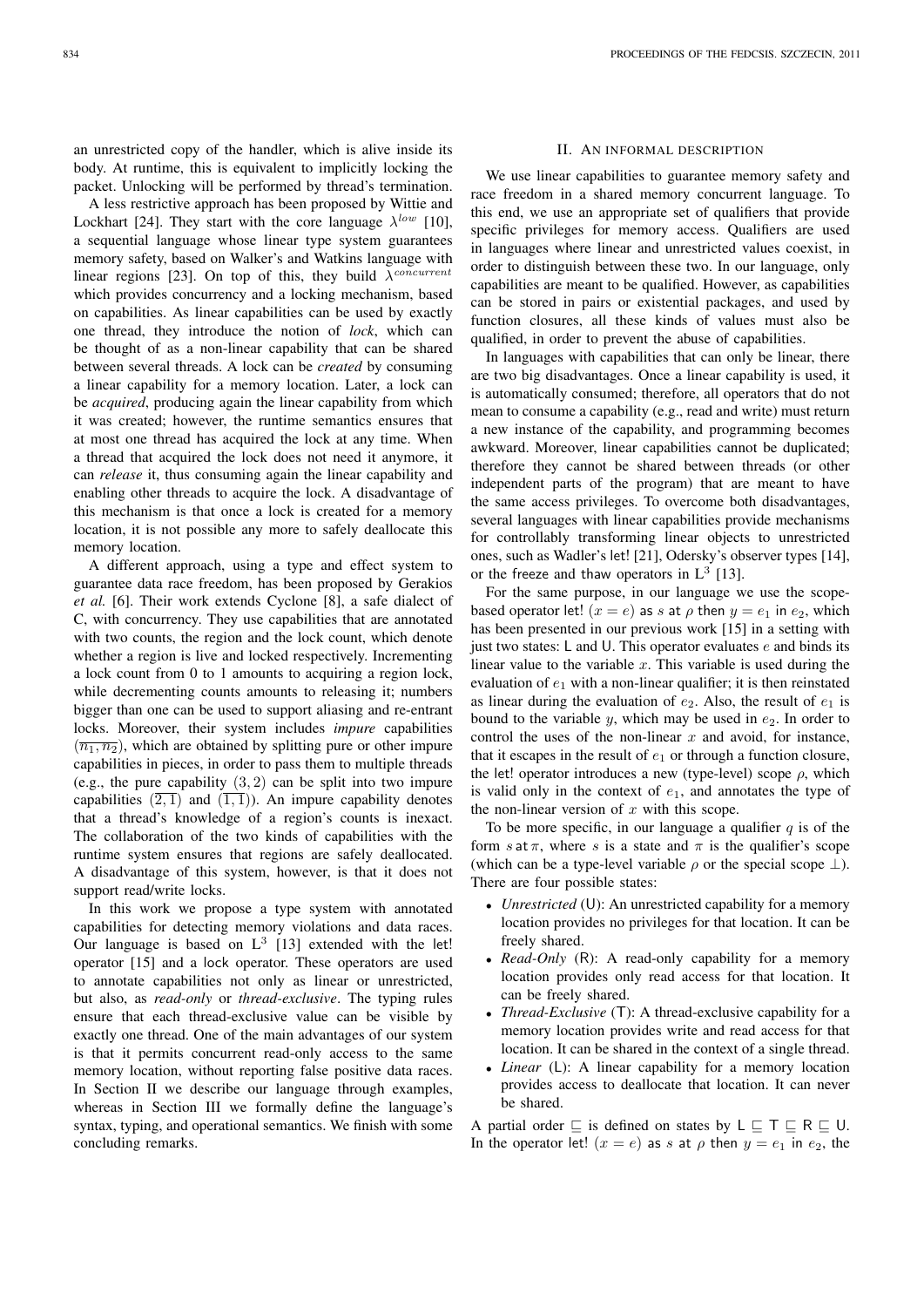non-linear version of x is qualified by s at  $\rho$ , for some  $s \neq L$ .

When a new location is created, its capability starts with a qualifier L at  $\perp$ . (From now on, we will use s as an abbreviation for s at  $\perp$ , to simplify presentation.) However, before this capability can be used for any other purpose than deallocating the location, it must be converted to a non-linear qualifier using the let! operator. In this way, its qualifier is "downgraded" but the capability can now be shared. For instance, if the new qualifier has a state of R or U, the capability can be shared among various concurrent threads. Notice however that if one of these threads needs to have write access to the location, a qualifier of state T will be required. The symmetric operator lock  $(x = e)$  as s at  $\rho$  then  $y = e_1$  in  $e_2$  performs this qualifier "upgrading." It evaluates  $e$  and binds its non-linear value to the variable  $x$ . This variable is used during the evaluation of  $e_1$  with a qualifier of s at  $\rho$  (where  $s \neq L$ ); it is then reinstated to its previous qualifier during the evaluation of  $e_2$ . Also, the result of  $e_1$  is bound to y for use in  $e_2$ . In contrast to the let! operator, the lock! operator must make sure (at runtime) that no other thread possesses a conflicting capability, e.g., if a thread-exclusive lock for some location  $\ell$  is requested, that no other thread possesses a  $\top$  or R capability for  $\ell$ .

We present our language informally with a series of examples. In the rest of this section, we liberally extend the formal language that will be presented in Section III with features that are orthogonal to what we present there and could easily be introduced. Most notably, we use integer and boolean values (types Int and Bool respectively) and assorted operators; we also use recursive functions, defined with a letrec construct.

In the simplest example, a thread allocates a memory location, accesses its contents and deallocates it.

## Example 1

let  $\lceil \ell, p \rceil$  = new 0 in let  $(c, r) = p$  in  $\mathcal{U}c: {}^{\mathsf{L}}$ Cap  $\ell$  Int,  $r:$  Loc  $\ell$ let!  $(x = c)$  as T at  $\rho$  then  $H x:$ <sup>Tat  $\rho$ </sup>Cap  $\ell$  Int  $y =$  $(x, r) := !(x, r) + 1$ in  $||x||^{\mathsf{L}}$ Cap  $\ell$  Int

free  $\lceil \ell, (x, r) \rceil$ 

The expression new 0 allocates a new memory location and returns an existential package of type  $\overline{X}$ ref Int, where

$$
{}^q \text{X} \text{ref} \ \tau \ \equiv \ {}^q \exists \ell \, {}^q \text{L} \text{ref} \ \ell \ \tau
$$

We immediately open the package, whose contents are a typelevel variable  $\ell$  (a type-level abstraction of the new memory location) and a pair p of type  $\mathsf{L}$ Lref  $\ell$  lnt, where

$$
{}^{q}\mathsf{Lref}\; r\;\tau\;\;\equiv\;\;{}^{q}\langle {}^{q}\mathsf{Cap}\; r\;\tau\ast\mathsf{Loc}\; r\rangle
$$

The contents of this pair are a pointer  $r$  to the new memory location and a linear capability  $c$  for this. Notice that, to unpack the pair p we use the construct let  $(x, y) = e_1$  in  $e_2$ which extracts both components by consuming the pair once, as required in languages that support linearity.<sup>1</sup>

<sup>1</sup>To make presentation simpler, in the examples of this section we often omit the external qualifier when constructing pairs, as it can easily be deduced from the pair's contents. In the strict syntax of Section III, the assignment in the first example would be  $\mathsf{T}(x,r) := \mathsf{I}^\mathsf{T}(x,r) + 1$ .

The let! operator is then used to downgrade the capability  $c$ to thread-exclusive (T) and store the downgraded capability in x. This downgraded capability provides write and read access and can be used multiple times, in the first clause of let!. Both the capability x and the location  $r$  are provided to enable access to that location, in both uses of operators  $:=$ (assignment) and ! (dereference); variable  $y$ , the result of the assignment, is not used. Finally, in the second clause of let! the capability  $x$  is reinstated to linear and the free operator is used to consume it. Operator free is the complement of new, taking an argument of type <sup>L</sup>Xref  $\tau$ , deallocating the memory location and returning the contents that were stored in it.

In a second example, we downgrade the capability from linear to read-only (R), utilizing the let! construct, in order to share it among a couple of new threads we create.

# Example 2

$$
||c: {}^{L}Cap \ell \text{ Int, } r: \text{Loc } \ell
$$
  
let!  $(x = c)$  as R at  $\rho$  then  $||x||_{x}: Rat \rho Cap \ell \text{ Int}$   
 $y = ... \cdot [(x, r) ... || ... [(x, r) ...]$   
in ...

We should note that if the downgrade was to threadexclusive (T), this program would not typecheck because capabilities of state T cannot be shared among multiple threads.

Nonetheless, a thread is able to upgrade a capability's state and gain read or write access to a memory location, as the following example shows.

> //  $c_1$ :  $\mathsf{Rat} \rho_1 \mathsf{Cap} \ \ell_1 \ \tau, \ r_1$ : loc  $\ell_1$ //  $c_2$  :  $\mathsf{Rat} \rho_2$  Cap  $\ell_2$   $\tau$ ,  $r_2$  : loc  $\ell_2$

Tat  $\rho$ Cap  $\ell_1$   $\tau$ 

#### Example 3

lock  $(x = c_1)$  as T at  $\rho$  then  $y =$  $(x, r_1) := !(c_2, r_2)$ in

. . .

In this example, a thread is given two read-only capabilities for locations  $\ell_1$  and  $\ell_2$ . Before it can update the contents of  $\ell_1$ , it has to acquire a thread-exclusive capability for it. As we already mentioned, at runtime the lock operator ensures that no other thread possess a R capability for  $\ell_1$  before proceeding.

As a last and more involved example, we describe how a synchronous producer-consumer program can be formalized in our language. As an abbreviation, again, to simplify presentation we omit the qualifier U from the types of functions, monomorphic or polymorphic. We also assume the existence of the following functions:

|              | <i>produce</i> : Unit $\rightarrow$ Int                                                                                                                |
|--------------|--------------------------------------------------------------------------------------------------------------------------------------------------------|
| $\cos x$     | $:$ Int $\rightarrow$ Unit                                                                                                                             |
|              | $empty \t : Unit \rightarrow Bool$                                                                                                                     |
| <i>urite</i> | : $\forall \rho$ . Int $\rightarrow$ <sup>U at <math>\rho</math></sup> Cap $\ell$ Int $\rightarrow$ Loc $\ell \stackrel{[\rho]}{\longrightarrow}$ Unit |
| read         | : $\forall \rho$ , $\bigcup^{\text{Out }} \rho$ Cap $\ell$ Int $\rightarrow$ Loc $\ell \stackrel{[\rho]}{\longrightarrow}$ Int                         |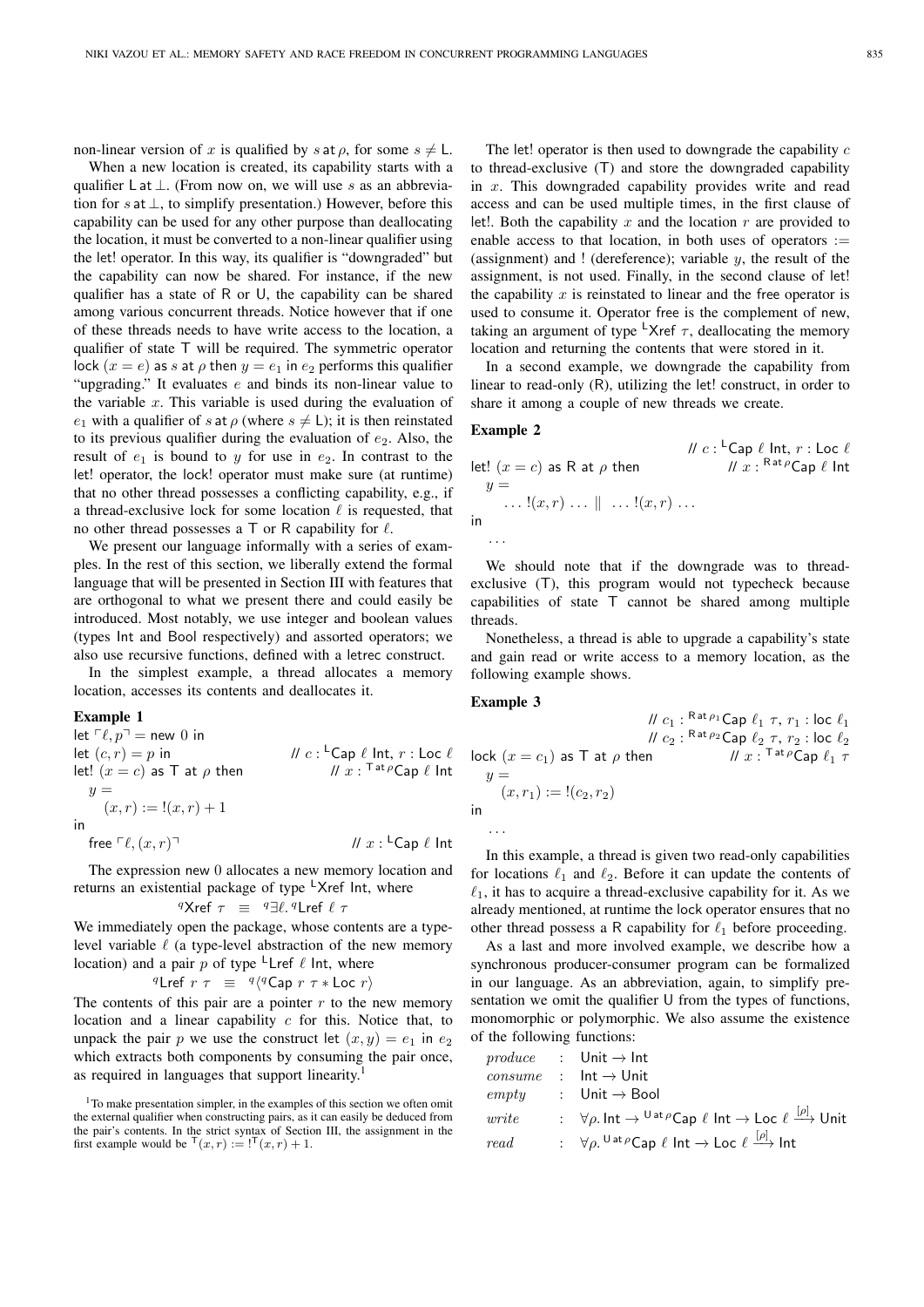Functions produce and consume are abstractions for the actual producing and consuming of integer values; empty returns true if a produced value is waiting to be consumed; write and read are primitives for storing and retrieving produced values, keeping track of the empty state.

The two recursive procedures producer and consumer form the main core of the program.

# Example 4

//  $c:{}^{\mathsf{U}\mathsf{at}\rho}\mathsf{Cap}\ \ell$  Int,  $r: \mathsf{Loc}\ \ell$ letrec  $\text{product} = {}^{\mathsf{U}} \lambda d$ : Unit. if empty unit then let  $x = produce$  unit in write  $[\rho] x c r$ ; producer unit else producer unit in letrec  $\text{cosumer} = {}^{\text{U}}\lambda d$ : Unit. if not (empty unit) then let  $x = read[\rho] c r$  in consume x; consumer unit else consumer unit in producer unit  $\parallel$  consumer unit

The producer function tests whether the memory location  $\ell$ is empty; if it is, it produces a value  $x$ , writes it to the memory location  $\ell$  and recursively calls itself, otherwise it busy-waits. Similarly, the consumer function tests if a produced value is waiting in location  $\ell$ ; if it is, it reads x from the memory location  $\ell$  and consumes it, otherwise it busy-waits.

The producer function attempts to gain a thread-exclusive lock before actually writing to  $\ell$  and, similarly, the consumer function attempts to gain a read-only lock before actually reading from the memory location. These two are implemented by functions write and read, which can be defined as follows. We assume the existence of two functions setNonEmpty and setEmpty which cooperate with function empty.

```
// setNonEmpty : Unit → Unit
                                                // setEmpty: Unit → Unit
write = ^{\cup} \Lambda \rho. ^{\cup} \lambda v : Int. ^{\cup} \lambda c : ^{\cup} at ^{\rho}Cap \ell Int. ^{\cup} \lambda r : Loc \ell.
                        lock (x=c) as T at \rho' then
                          y =(x, r) := vin
                           setNonEmpty unit
read = {}^{U}\Lambda\rho. {}^{U}\lambda c: {}^{U}\sigma^{\dagger}\rho Cap \ell Int. {}^{U}\lambda r : Loc \ell.
                        lock (x = c) as R at \rho' then
                           y =!(x, r)in
                           setEmpty unit;
                           \boldsymbol{u}
```

```
s := L |T| R |U\pi ::= \rho | \perpq := s \text{ at } \pir := \ell | i\phi ::= Cap r \tau |\langle \tau_1 * \tau_2 \rangle | \tau_1 \stackrel{\vec{\pi}}{\rightarrow} \tau_2 | \forall \rho \ldotp \tau | \exists \ell \ldotp \tau\tau ::= Unit | Loc r \mid q \phie ::= unit |x|^q \lambda x : \tau e |e_1 e_2|^q \Lambda \rho e |e|[\pi]| q(e_1, e_2) | let (x, y) = e_1 in e_2|
           q \rceil r, e^{\rceil} | let \lceil l, x \rceil = e_1 in e_2new e | free e | !e | e_1 := e_2|e_1; e_2 | e_1 | | e_2let! (x = e) as s at \rho then y = e_1 in e_2| \text{lock}(x = e) \text{ as } s \text{ at } \rho \text{ then } y = e_1 \text{ in } e_2| \int loc i\int<sup>q</sup>cap i
           let$ (x = e) as s at \rho then y = e_1 in e_2| lock$ (x = e) as s at \rho then y = e_1 in e_2v : = unit | loc i | ^quu ::= cap i | \lambda x : \tau.e | \Lambda \rho.v | (v_1, v_2) | \tau i, v
```
Fig. 1. Syntax.

# III. FORMALISM

#### *A. The syntax*

The language we use is a typed lambda calculus with ML-style references. It is polymorphic with respect to scope variables. We have kept the language as simple as possible, including only the features that are necessary to demonstrate our approach, in the light of the issues that we discussed in the previous sections.

The syntax of our language is shown in Fig. 1. Our expressions include unit, term variables, term and scope abstractions, application for terms and scopes, pairs, sequential and concurrent execution of two expressions. There are primitives to create a reference, to read or update its contents and to deallocate it. We also include existential packages, and a primitive to open them.

There are two constructs that manipulate capability qualifiers: the let! primitive, which downgrades a linear capability, and the lock primitive, which blocks thread execution until it is safe to grant the requested capability. The constructs let\$ and lock\$ are not available to the programmer, but appear only during the evaluation of a program. The same is true about the expressions for locations (loc  $i$ ) and capabilities (cap  $i$ ).

Types  $(\tau)$  may be the unit type, location types or pretypes  $(\phi)$  annotated by a qualifier. A qualifier consists of a state s and a scope  $\pi$ . The state can be L, T, R and U, for linear, thread-exclusive, read-only or unrestricted values, respectively. Scopes are either  $\rho$  for a scope variable or  $\perp$ , which is the external scope and is always valid. As mentioned earlier, not only capabilities must be annotated with qualifiers, but also every expression type that may contain a capability. Thus, besides capabilities, pretypes include pairs, functions, scope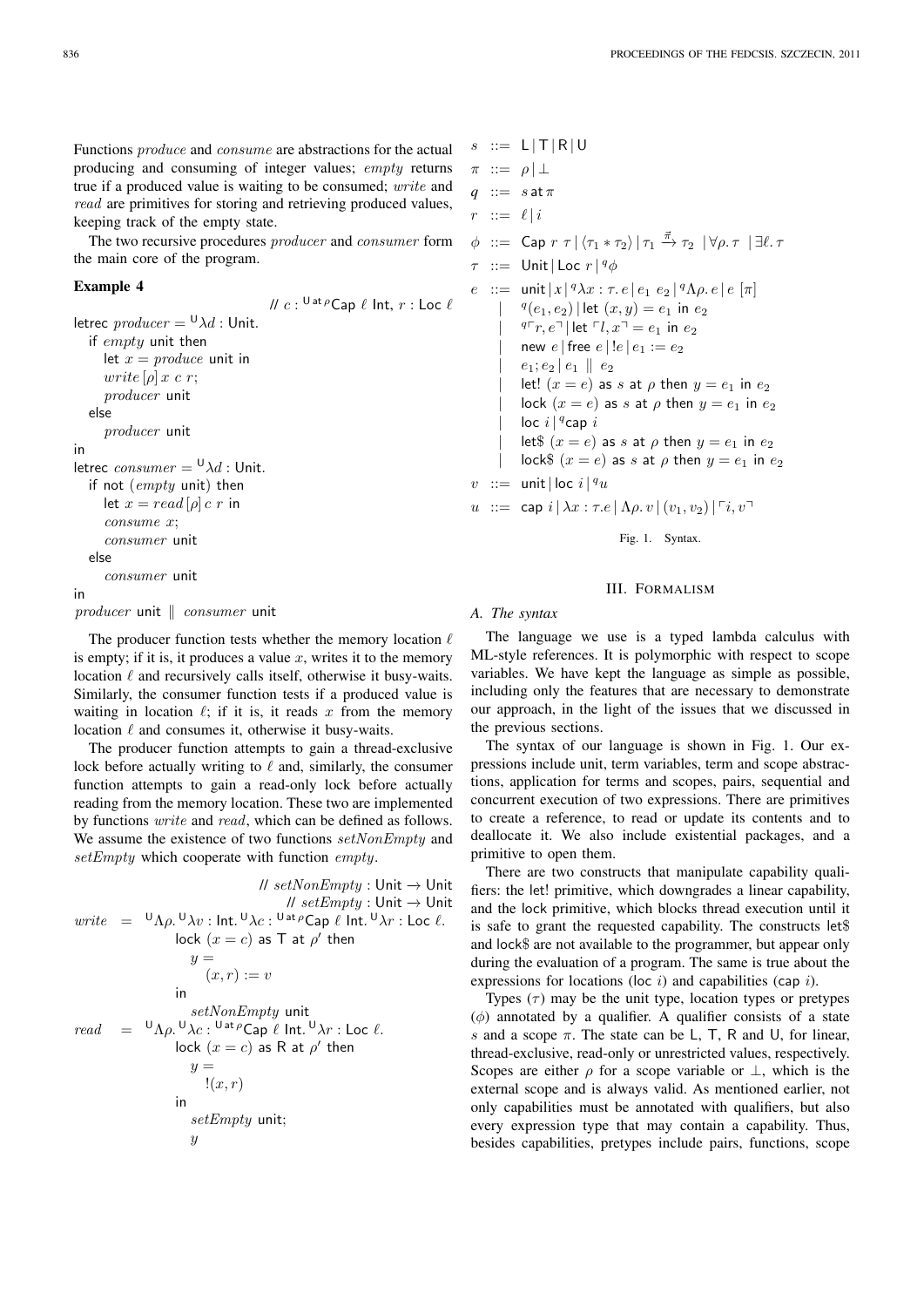# $\Gamma$ ;  $\Delta$ ;  $Z$ ;  $M \vdash e : \tau$

| state $\Gamma \neq L$<br>state $\Gamma \neq L$ frv $(\tau) \subseteq \Delta$ $Z \models$ scope $\tau$                                                                                                                                                                     |  |  |  |
|---------------------------------------------------------------------------------------------------------------------------------------------------------------------------------------------------------------------------------------------------------------------------|--|--|--|
| $\Gamma$ ; $\Delta$ ; $Z$ ; $M \vdash$ unit : Unit<br>$\Gamma, x : \tau : \Delta: Z : M \vdash x : \tau$                                                                                                                                                                  |  |  |  |
|                                                                                                                                                                                                                                                                           |  |  |  |
| $\Gamma_1$ ; $\Delta$ ; $Z_1$ ; $M \vdash e_1$ : $q(\tau_1 \stackrel{Z_e}{\longrightarrow} \tau_2)$<br>$s \sqsubseteq$ state $\Gamma$ $Z \models \rho$                                                                                                                    |  |  |  |
| $\Gamma, x : \tau; \Delta; Z_e; M \vdash e : \tau_1$<br>$\Gamma_2$ ; $\Delta$ ; $Z_2$ ; $M \vdash e_2 : \tau_1 \quad Z \models$ scope $\tau_2$                                                                                                                            |  |  |  |
| $\Gamma_1 \oplus \Gamma_2; \Delta; Z_1 \cup Z_2 \cup Z \cup Z_e; M \vdash e_1 \ e_2 : \tau_2$<br>$\Gamma$ ; $\Delta$ ; $Z$ ; $M \vdash$ s <sup>at <math>\rho \lambda x</math></sup> : $\tau$ . $e :$ <sup>sat <math>\rho</math></sup> ( $\tau \xrightarrow{Z_e} \tau_1$ ) |  |  |  |
| fresh $\rho'$ $Z' = Z \vee Z, \rho'$ $Z_1 \models \rho_1$ $Z_\tau \models$ scope $\tau$ $Z_\pi \models \pi$                                                                                                                                                               |  |  |  |
| $\Gamma ; \Delta ; Z'; M \vdash e [\rho \mapsto \rho'] : \tau \quad \  \  s \sqsubseteq {\sf state} \ \tau \qquad \qquad \Gamma ; \Delta ; Z ; M \vdash e : {}^q \forall \rho . \ \tau$                                                                                   |  |  |  |
| $\Gamma; \Delta; Z \cup Z_1; M \vdash^{sat\rho_1} \Lambda \rho \ldotp e :^{sat\rho_1} \forall \rho' \ldotp \tau$ $\Gamma; \Delta; Z \cup Z_{\pi} \cup Z_{\tau}; M \vdash e[\pi] : \tau$                                                                                   |  |  |  |
| $Z_{\tau}$ = scope $\tau$                                                                                                                                                                                                                                                 |  |  |  |
| $\Gamma ; \Delta ; Z ; M \vdash e : \tau \qquad \qquad \Gamma ; \Delta ; Z ; M \vdash e : {}^L \mathsf{X} \mathsf{ref} \ \tau$                                                                                                                                            |  |  |  |
| $\Gamma; \Delta; Z; M \vdash$ new $e: {}^L \mathsf{X}$ ref $\tau$ $\Gamma; \Delta; Z \cup \overline{Z_{\tau}}; M \vdash$ free $e: \tau$                                                                                                                                   |  |  |  |
| $\Gamma_1; \Delta; Z_1; M \vdash e_1$ : $\Gamma^{\text{at } \pi}$ Lref $r \tau$ $\Gamma; \Delta; Z; M \vdash e$ : ${}^{s \text{at } \pi}$ Lref $r \tau$                                                                                                                   |  |  |  |
| $\Gamma_2$ ; $\Delta$ ; $Z_2$ ; $M \vdash e_2 : \tau$ state $\tau \neq L$ $s = R \vee T$ $Z_{\tau}$ $\models$ scope $\tau$                                                                                                                                                |  |  |  |
| $\Gamma_1 \oplus \Gamma_2; \Delta; Z_1 \cup Z_2; M \vdash e_1 := e_2$ : Unit $\Gamma; \Delta; Z \cup Z_\tau; M \vdash ! e : \tau$                                                                                                                                         |  |  |  |
| $\Gamma_1$ ; $\Delta$ ; $Z_1$ ; $M \vdash e_1 : \tau_1$                                                                                                                                                                                                                   |  |  |  |
| $\Gamma_2$ ; $\Delta$ ; $Z_2$ ; $M \vdash e_2 : \tau_2$ $s = LUB(\text{state } \tau_1, \text{state } \tau_2)$                                                                                                                                                             |  |  |  |
| $\Gamma_1 \odot \Gamma_2; \Delta; Z_1 \cup Z_2; M \vdash e_1 \parallel e_2 : {^s\langle} \tau_1 * \tau_2 \rangle$                                                                                                                                                         |  |  |  |
| $L \sqsubset s$ $\Gamma; \Delta; Z; M \vdash e : {}^{\mathsf{L}}$ Cap $r \tau$ $Z'_1 = Z_1 \vee Z_1, \rho'$<br>fresh $\rho'$                                                                                                                                              |  |  |  |
| $\Gamma_1, x:$ sat $\rho'$ Cap $r \tau$ ; $\Delta$ ; $Z'_1$ ; $M \vdash e_1[\rho \mapsto \rho'] : \tau_1 \quad \Gamma_2, x: {}^L$ Cap $r \tau$ , $y: \tau_1$ ; $\Delta$ ; $Z_2$ ; $M \vdash e_2 : \tau_2$                                                                 |  |  |  |
| $\Gamma \oplus \Gamma_1 \oplus \Gamma_2$ ; $\Delta$ ; $Z \cup Z_2 \cup Z_3$ ; $M \vdash$ let! $(x = e)$ as s at $\rho$ then $y = e_1$ in $e_2 : \tau_2$                                                                                                                   |  |  |  |
|                                                                                                                                                                                                                                                                           |  |  |  |
| $\Gamma$ ; $\Delta$ ; $Z$ ; $M \vdash e : s'$ at $\pi$ Cap $r \tau$ $\bot \sqsubset s \sqsubseteq s'$ fresh $\rho'$ $Z'_1 = Z_1 \vee Z_1$ , $\rho'$                                                                                                                       |  |  |  |
| $\Gamma_1, x : s^{at\rho'}$ Cap $r \tau; \Delta; Z'_1; M \vdash e_1[\rho \mapsto \rho'] : \tau_1 \quad \Gamma_2, y : \tau_1; \Delta; Z_2; M \vdash e_2 : \tau_2$                                                                                                          |  |  |  |
| $\Gamma \oplus \Gamma_1 \oplus \Gamma_2$ ; $\Delta$ ; $Z \cup Z_1 \cup Z_2$ ; $M \vdash$ lock $(x = e)$ as s at $\rho$ then $y = e_1$ in $e_2 : \tau$                                                                                                                     |  |  |  |

Fig. 2. Typing rules.

abstractions and existential packages. Function types are also annotated with a set of scopes that are used by the function body, much like in our previous work [15].

# *B. Typechecking*

The typing relation for our language is  $\Gamma$ ;  $\Delta$ ;  $Z$ ;  $M \vdash e : \tau$ . Some selected typing rules are presented in Fig. 2. Γ is the environment that binds variables to types,  $\Delta$  is the set of live location variables, M binds locations to types (and is only needed for the metatheory), and  $Z$  is the set of live scopes.

To simplify the rules we have used the following abbreviations, which we already mentioned in Section II.

<sup>q</sup>Xref 
$$
\tau \equiv q \exists \ell
$$
.<sup>q</sup>Lref  $\ell \tau$   
\n<sup>q</sup>Lref  $r \tau \equiv q \langle q \text{Cap } r \tau * \text{Loc } r \rangle$ 

Typing judgments of linear languages differ from those of regular, unrestricted languages mainly in the way they handle typing environments. In our language, only values may be linear, hence special treatment must be made only for environment  $\Gamma$ . In the typing of a composite expression, this environment is split into an appropriate number of pieces and it is ensured that each linear variable appears in exactly one piece.

To this means, we define a union operator  $\Gamma_1 \oplus \Gamma_2$ , for term environments, which is valid only if the intersection of  $\Gamma_1$  and  $\Gamma_2$  does not contain any linear values. This operator is defined in Fig. 3. To prevent linear values from being discarded, the typing of all base cases restricts  $\Gamma$  to contain only the linear bindings that are actually used. In a similar way we ensure that each thread-exclusive value can appear exactly in one thread. To this means, we define one more environment operator,  $\Gamma_1 \odot$ Γ<sub>2</sub> (Fig. 3) which enforces that the intersection of Γ<sub>1</sub> and Γ<sub>2</sub> contains neither linear nor thread-exclusive values. According to the definition of this operator, read-only values can either be duplicated to both  $\Gamma_1$  and  $\Gamma_2$  or passed exclusively to one of them. The rationale behind this behaviour is to give us the flexibility to pass a read-only lock exclusively to one of two parallel expressions, in case the other one does not require it.

The state  $\tau$  operator is defined in Fig. 4 and returns the state part of the qualifier of a type  $\tau$ . We use function LUB to denote the least upper bound according to the ordering defined by ⊑. This operator is used in the typing rules to ensure that a pair can never exploit a linear value. It is extended to state Γ, which returns the LUB of all the types stored in the environment  $\Gamma$ . The scope  $\tau$  returns the scope part of the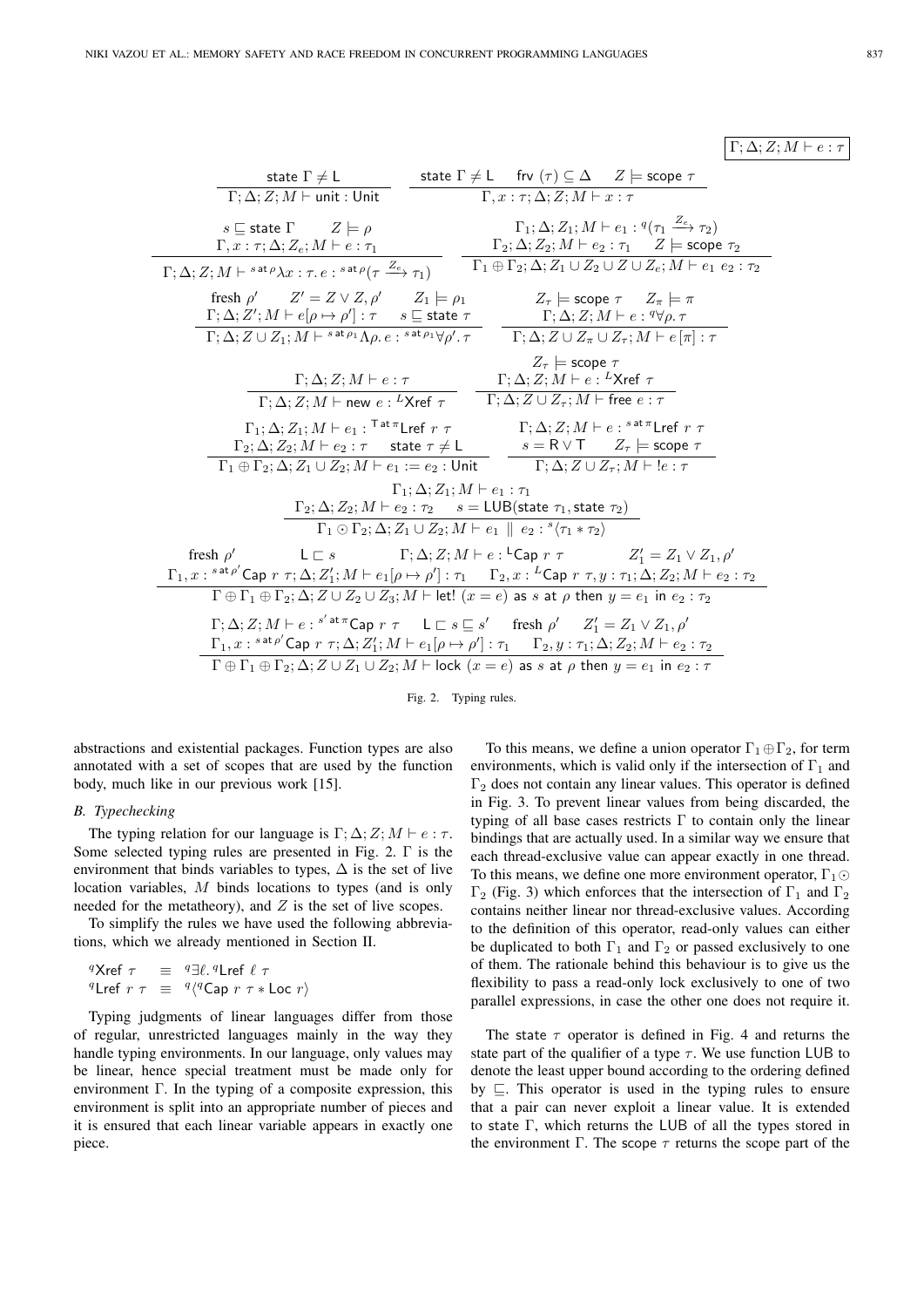

$$
\psi = \psi \odot \psi
$$
\n
$$
\Gamma = \Gamma_1 \odot \Gamma_2 \qquad s = \mathsf{R} \vee \mathsf{U}
$$
\n
$$
\Gamma, x : s^{\text{at } \pi} \phi = \Gamma_1, x : s^{\text{at } \pi} \phi \odot \Gamma_2, x : s^{\text{at } \pi} \phi
$$
\n
$$
\frac{\Gamma = \Gamma_1 \odot \Gamma_2 \qquad s = \mathsf{L} \vee \mathsf{T} \vee \mathsf{R}}{\Gamma, x : s^{\text{at } \pi} \phi = \Gamma_1, x : s^{\text{at } \pi} \phi \odot \Gamma_2}
$$
\n
$$
\frac{\Gamma = \Gamma_1 \odot \Gamma_2 \qquad s = \mathsf{L} \vee \mathsf{T} \vee \mathsf{R}}{\Gamma, x : s^{\text{at } \pi} \phi = \Gamma_1 \odot \Gamma_2, x : s^{\text{at } \pi} \phi}
$$

Fig. 3. Sequential and concurrent union operator.

state  $\tau$ state Unit  $=$  U  $\;$  state (Loc  $i) = U \;$  state  $({}^{s \text{ at } \rho} \phi) = s$ state Γ state  $\emptyset = \mathsf{U}$ state  $\Gamma=s_1$  state  $\tau=s_2$ state  $(\Gamma, x : \tau) = {\sf LUB}(s_1, s_2)$  $\sqrt{\text{scope } \tau}$ scope Unit =  $\perp$  scope (Loc  $i$ ) =  $\perp$  scope  $({}^{s \text{ at } \rho} \phi) = \rho$  $Z \models \pi$  $\emptyset \models \bot$   $\{\rho\} \models \rho$ 

Fig. 4. Auxiliary definitions in typechecking.

qualifier of a type  $\tau$  and it is used to check that this scope is valid with respect to Z. We use the frv  $(\tau)$  to gain all the free location variables that appear in  $\tau$ . We use this operator to check that all free location variables of a term variable are valid according to  $\Delta$ .

In the typing rules exposed in Fig. 2 one may notice that all reference related expressions require along with the reference the corresponding capability. Typing rules for term abstraction and application ensure that scopes used in the function closure will be alive during any application of this function. For that matter, we handle environment  $Z$  in a relevant way, thus avoiding scopes from being added if they are not actually used. Relevant treatment of Z is enforced by the *minimal scope* relation  $Z \models \pi$  between scope  $\pi$  and scope environment

| State $v = L$                                                                | state $v \neq L$                                 |
|------------------------------------------------------------------------------|--------------------------------------------------|
| $S, x \mapsto v; x \Downarrow S; v$                                          | $S, x \mapsto v; x \Downarrow S, x \mapsto v; v$ |
| state unit = U state (loc $i$ ) = U state $\left( s^{at} \rho u \right) = s$ |                                                  |

Fig. 5. Auxiliary definitions in operational semantics.

Z, also defined in 4. The  $\oplus$  split operator is used in every typing rule which contains subexpressions except the rule for parallel execution in which case the ⊙ split operator is used. Typing rules for let! and lock expressions are pretty-much the same, varying only on the restriction between the current and requested qualifier scope.

# *C. Operational Semantics*

We define a small-step, call-by-value operational semantics for our language.

Our evaluation rules require two kinds of annotations. Every expression must be annotated with its thread identifier and in every parallel expression, each of the subexpressions must be annotated with the set of locks it inherits from its parent thread. Thread identifiers are introduced during the evaluation, whereas lock set annotations can be inferred statically with the aid of our type system. To this end, we define a function  $cl$   $e$ on expressions which, given the typing derivation, calculates a lock set for every parallel subexpression in e. It is defined recursively, treating the expression  $e_1 \parallel e_2$  in the following way: cl  $(e_1 \parallel e_2) = {}^{cl_1}(\text{cl } e_1) \parallel {}^{cl_2}(\text{cl } e_2)$ , where  ${}^{s \text{ at } \rho}$ cap  $l \in$ cl<sub>i</sub> iff  $(s = R \vee T) \wedge (\exists \tau) [s^{at} \rho \text{Cap } l \tau \in \Gamma_i]$ , where  $\Gamma_i$  is the environment in which  $e_i$  was typechecked. By using our type system, we ensure that locks will be distributed among child threads in a safe manner. Here, by safe, we mean that *all* locks will be distributed and that thread-exclusive locks will be given to only one child thread.

Our semantics is a relation between configurations consisting of a store  $S$ , which is a mapping from variables to values, a memory  $\mu$  which is a mapping from locations to variables, a lock environment  $t$  which is a mapping from pairs of locations and thread identifiers to states and a language term annotated by its thread identifier  $n : e$ . The basic rules of this relation are depicted in Fig. 6. For lack of space, we have omitted the propagation rules, which are straightforward.

In the relation we use an idiom that is standard in languages with linear values. Evaluation does not terminate with a value, but with a variable. This variable, called *auto-variable*, is automatically produced, but can be merged with program variables in a transparent way. Once a value  $v$  has been reached, it gets bound to a fresh variable  $z$  and placed in the store S. Access to this value may be given only through the fresh variable. We define in Fig. 5 a store lookup function  $S; x \Downarrow S'; v$  which ensures that linear objects may be used by the program only once and the state  $x$  operator that returns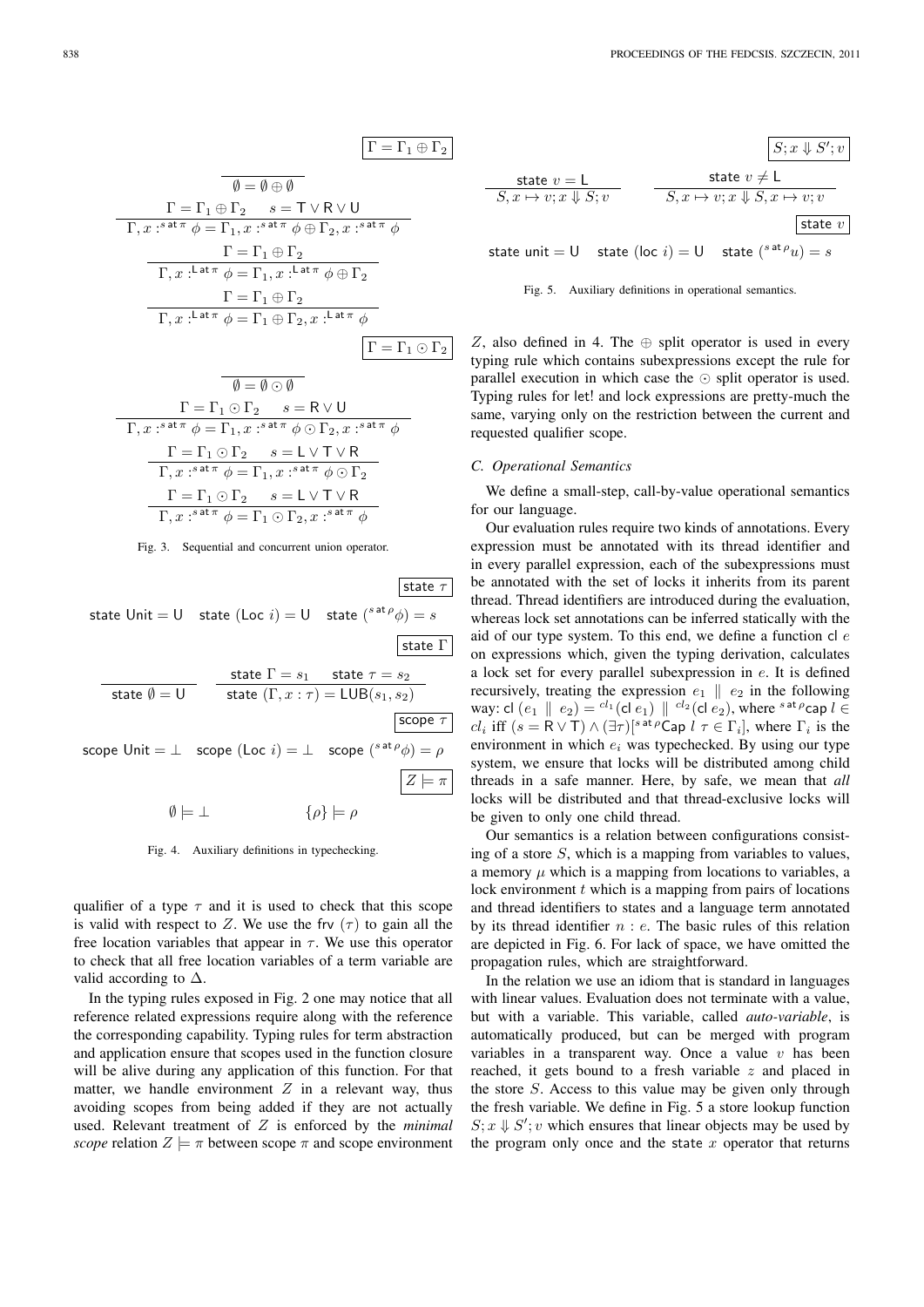$S; \mu; t; n : e \hookrightarrow S'; \mu'; t'; n : e'$ 

fresh z  $S; \mu; t; n : v \hookrightarrow S, z \mapsto v; \mu; t; n : z$  $S; w \Downarrow S'; {}^q\lambda x : \tau e$  $\overline{S;\mu;t;n:w\ y \hookrightarrow S';\mu;t;n:e[x \mapsto y]}$   $\overline{S;\mu;t;n:e[\rho] \hookrightarrow S;\mu;t;n:e[y]}$ fresh i  $S; \mu; t; n: \text{new } x \hookrightarrow S; \mu, i \mapsto x; t; n: {}^{\mathsf{L}}\mathsf{\Gamma} i, {}^{\mathsf{L}}({}^{\mathsf{L}}\mathsf{cap} i, \textsf{loc } i)^\mathsf{T}$  $S; w \Downarrow S_1; {}^{L\sqsubset}i, w_0 \sqsupset S_1; w_0 \Downarrow S_2; {}^{L}(w_1, w_2)$  $S_2; w_1 \Downarrow S_3;$ <sup>L</sup>cap  $i$   $S_3; w_2 \Downarrow S_4;$  loc  $i$  $S; \mu, i \mapsto z; t; n$  : free  $w \hookrightarrow S_4; \mu; t; n: z$  $(i \times n, s) \in t$   $T \sqsubseteq s \sqsubseteq R$  $S; w \Downarrow S_1; {}^q(w_1, w_2) \quad \ \ S_1; w_1 \Downarrow S_2; {}^{q'}$ cap  $i \quad \ \ \overline{S_2; w_2 \Downarrow S_3};$ loc  $i$  $S; \mu, i \mapsto z; t; n : !w \hookrightarrow S_3; \mu, i \mapsto z; t; n : z$  $(i \times n, T) \in t$   $S; x \Downarrow S_1;$ <sup>q</sup> $(x_1, x_2)$  $S_1; x_1 \Downarrow S_2; {^{q'}}$ cap  $i$   $S_2; x_2 \Downarrow S_3;$  loc  $i$  $S; \mu, i \mapsto z; t; n : x := y \hookrightarrow S_3; \mu, i \mapsto y; t; n :$  unit fresh  $n_1$  fresh  $n_2$   $t' = t \setminus \{i' \times n : s' \mid (\exists i's').[i' \times n : s' \in t]\}$  $\cup \,\{ i \times n_1 : s \mid ({}^{s\,\texttt{at}\,\pi}$ cap  $\,i \in cl_1) \} \cup \{ i \times n_2 : s \mid ({}^{s\,\texttt{at}\,\pi}$ cap  $\,i \in cl_2) \}$  $S; \mu; t; n : {}^{cl_1}e_1 \parallel {}^{cl_2}e_2 \hookrightarrow S; \mu; t'; n : n_1 : e_1 \# n_2 : e_2$  $S; \mu; t; n_1 : e_1 \hookrightarrow S'; \mu'; t'; n_1 : e'_1$  $S; \mu; t; n : n_1 : e_1 \# n_2 : e_2 \hookrightarrow$  $S'; \mu'; t'; n : n_1 : e'_1 \# n_2 : e_2$  $S; \mu; t; n_2 : e_2 \hookrightarrow S'; \mu'; t'; n_2 : e'_2$  $S; \mu; t; n : n_1 : e_1 \# n_2 : e_2 \hookrightarrow$  $S'; \mu'; t'; n : n_1 : e_1 \# n_2 : e_2'$  $t' = t \setminus \{i' \times n' : s' \mid (i' \times n' : s') \in t \wedge (n' = n_1 \vee n' = n_2)\}\$  $\cup \left\{ i^{\prime }\times \stackrel{\leftarrow}{n}:s^{\prime}\mid (n^{\prime }=n_{1}\vee n^{\prime }=n_{2})\wedge (\exists i^{\prime }s^{\prime }).[i^{\prime }\times n^{\prime}:s^{\prime})\in t]\right\}$  $s = LUB(\text{state } v_1, \text{state } v_2)$  $S, z_1 \mapsto v_1, z_2 \mapsto v_2; \mu; t; n : n_1 : z_1 \# n_2 : z_2 \hookrightarrow S; \mu; t'; n : {^s(z_1, z_2)}$ fresh  $\rho'$   $S; z \Downarrow S';$ <sup>q</sup>cap  $i$   $s = \mathsf{T} \Rightarrow (\nexists n's') [n \neq n' \land (i \times n' : s') \in t]$   $s = \mathsf{R} \Rightarrow (\nexists n') [(i \times n' : \mathsf{T}) \in t]$  $S; \mu; t; n$ : lock  $(x = z)$  as s at  $\rho$  then  $y = e_1$  in  $e_2 \hookrightarrow$  $S', z \mapsto {}^{s \, \mathtt{at} \, \rho'}$ cap  $i; \mu; t, (i \times n, s); n:$  lock $\$$   $(x = z)$  as  $s$  at  $\rho'$  then  $y = e_{1}[\rho \mapsto \rho'][x \mapsto z]$  in  $e_{2}$  $S; z \downarrow S';$ <sup>q</sup>cap  $i \quad s = \mathsf{R} \Rightarrow (\exists n')[(i \times n' : \mathsf{T}) \in t] \quad s = \mathsf{T} \Rightarrow (\exists n's')[n \neq n' \land (i \times n' : s') \in t]$  $S; \mu; t; n :$  lock  $(x = z)$  as s at  $\rho$  then  $y = e_1$  in  $e_2 \hookrightarrow S'; \mu; t; n :$  lock  $(x = z)$  as s at  $\rho$  then  $y = e_1$  in  $e_2$  $S, z \mapsto {}^{s \text{ at } \rho}$ cap  $i; \mu; t, (i \times n, s); n : \text{lock}\$(x = z) \text{ as } s \text{ at } \rho \text{ then } y = w \text{ in } e_2 \hookrightarrow$  $S: u: t: n : e_2[u \mapsto w]$ fresh  $\rho'$   $s \sqsubseteq R \Rightarrow t' = t, i \times n, s$   $s = 0 \Rightarrow t' = t$  $S, z \mapsto {}^L\mathsf{cap}~ i; \mu; t; n : \mathsf{let}! \,\,(x = z)$  as  $s$  at  $\rho$  then  $y = e_1$  in  $e_2 \hookrightarrow$  $S, z \mapsto {}^{s \, \mathtt{at} \, \rho'}$ cap  $i; \mu; t'; n : \mathsf{let\$} \; (x = z)$  as  $s$  at  $\rho'$  then  $y = e_1[\rho \mapsto \rho'] [x \mapsto z]$  in  $e_2$  $s \sqsubseteq R \Rightarrow t' = t \setminus \{i \times n, s\} \quad s = \mathsf{U} \Rightarrow t' = t$  $S, z \mapsto {}^{s \text{ at } \rho}$ cap  $i; \mu; t; n : \text{let}\$   $(x = z)$  as  $s$  at  $\rho$  then  $y = w$  in  $e_2 \hookrightarrow S, z \mapsto {}^{\mathsf{L}}$ cap  $i; \mu; t'; n : e_2[x \mapsto z][y \mapsto w]$ 

Fig. 6. Operational semantics.

the state part of the qualifier of a value  $v$ .

Memory  $\mu$  in our semantic rules is used to handle the contents of references, in a standard way. Following our previous work [15], locations are bound to variables, instead of values, which comes naturally, given that evaluation in our language ends with variables. The actual value may be regained from the binding of the variable inside the store. In this way, we take linearity handling for the contents of references for free.

A parallel expression  $n: \text{ }^{cl_1}e_1 \parallel \text{ }^{cl_2}e_2$  is evaluated to

an intermediate expression  $n : n_1 : e_1 \# n_2 : e_2$  attributing fresh thread identifiers to the new threads. At the same time, all locks with thread identifier  $n$  are removed from the lock set  $t$  and are passed to the child threads as dictated by the annotations  $cl_1$  and  $cl_2$ . After non-deterministically evaluating both  $e_1$  and  $e_2$  to values, we restore the original lock environment and return a pair consisting of these two values with an appropriate qualifier.

Both expressions that manipulate states, let! and lock utilize two auxiliary expressions, not available to the user: let\$